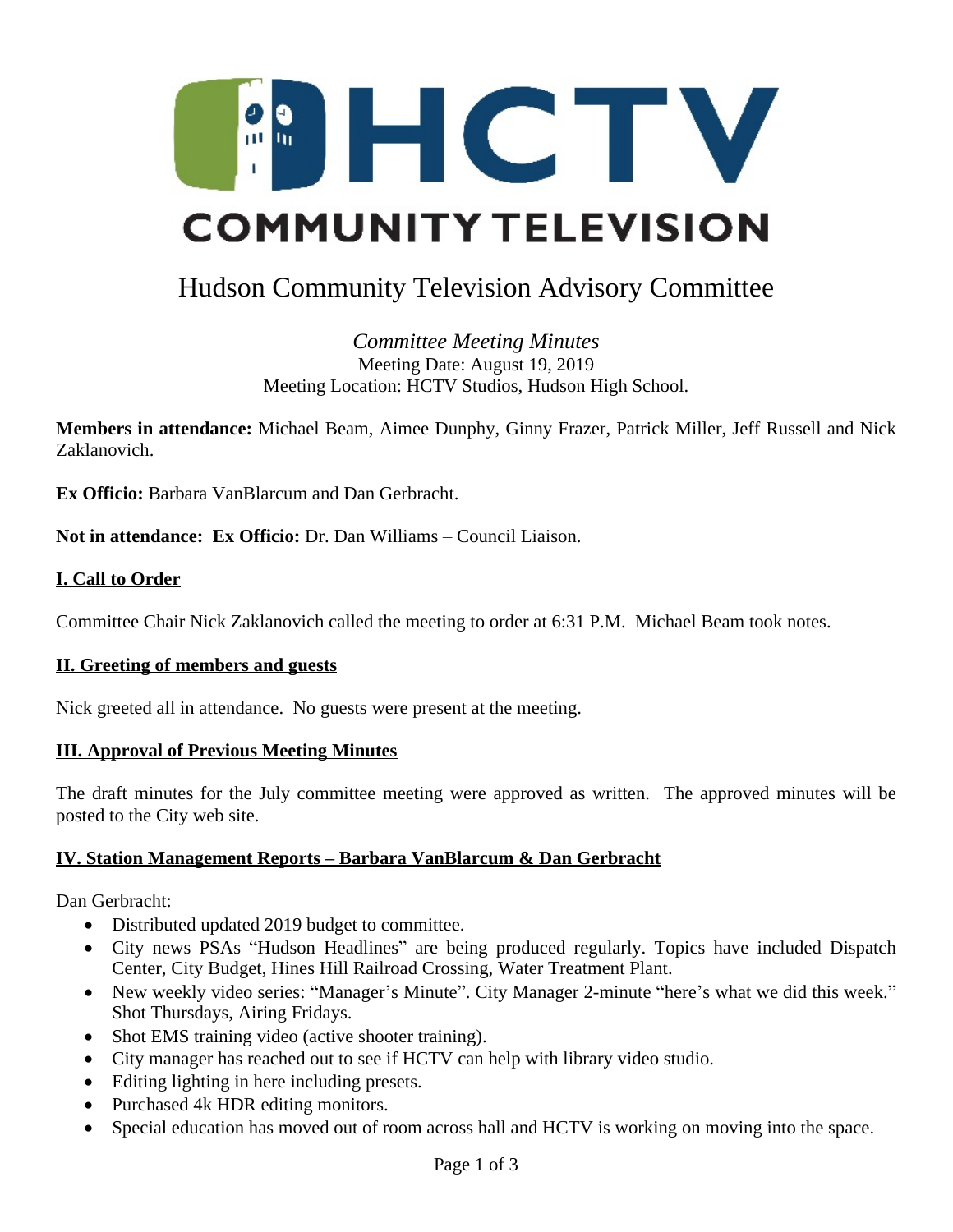- Cleaned out old storage room. Some old equipment will be liquidated on govdeals.
- Backing up DVD archives to hard drive storage.
- "Hudson Headlines" videos are most popular on Vimeo. More than half of views come from mobile phones.
- Our system does have the capability to broadcast captions. Still investigating efficient way to caption videos. City will also need to sort out a way to caption city meetings.
- New backdrops in studio.

Barb VanBlarcum:

- Public access programming has been slower in summer.
- New public access episodes from Pharmacy Phun Facts, Retirepreneur, North of 60.
- Voice of the Lake is a new syndicated show. Voice and symphony from Cleveland Institute of Music about Lake Erie quality.
- Airing FCC community media discussion.
- Sat in on Alliance for Community Media conference call re FCC order #05-311.
- FCC Order hasn't been published yet—will be published and in effect 30 days after publication.
- Barb is trying to coordinate a discussion with other Ohio public stations.
- Met with HHS student Yeji Kim who worked on Phil Hermann show last year. She plans to develop a monthly public access program interviewing local businesses.
- Airing new PSA from Baldwin-Buss Foundation.

# **V. Friends of HCTV Update – Ginny Frazer**

- Submitted Hudson Community Foundation Grant for new equipment.
- Tabled at Hudson Farmers Market passed out info cards.
- Gary solicited on social media and received donations.
- Need event ideas: Michael suggested exploring a partnership with new library for training in their studio.

### **VI. FCC Docket Order # 05-311 Update – All**

Already updated earlier in Barb VanBlarcum's staff report.

### **VII. Discussion and vote on change to Public Access rules concerning on-demand - All**

- Some programmers have asked about having their videos posted on Vimeo.
- Proposed rule added to clarify that non-HCTV produced content can be hosted elsewhere, but not on official channel.
- Ginny made a motion to adopt the new rule as written. Michael seconded. Vote was unanimously in favor of adoption.

# **VIII. New Access Program Ideas, Previous Meeting Follow Up & Once Around – All**

- Jeff noted there is a new visitor identification system in schools—RAPTOR—asks if we are/should be broadcasting information about it.
- Michael (reiterated) support for the idea of a partnership with library for video services could be mutual beneficial.